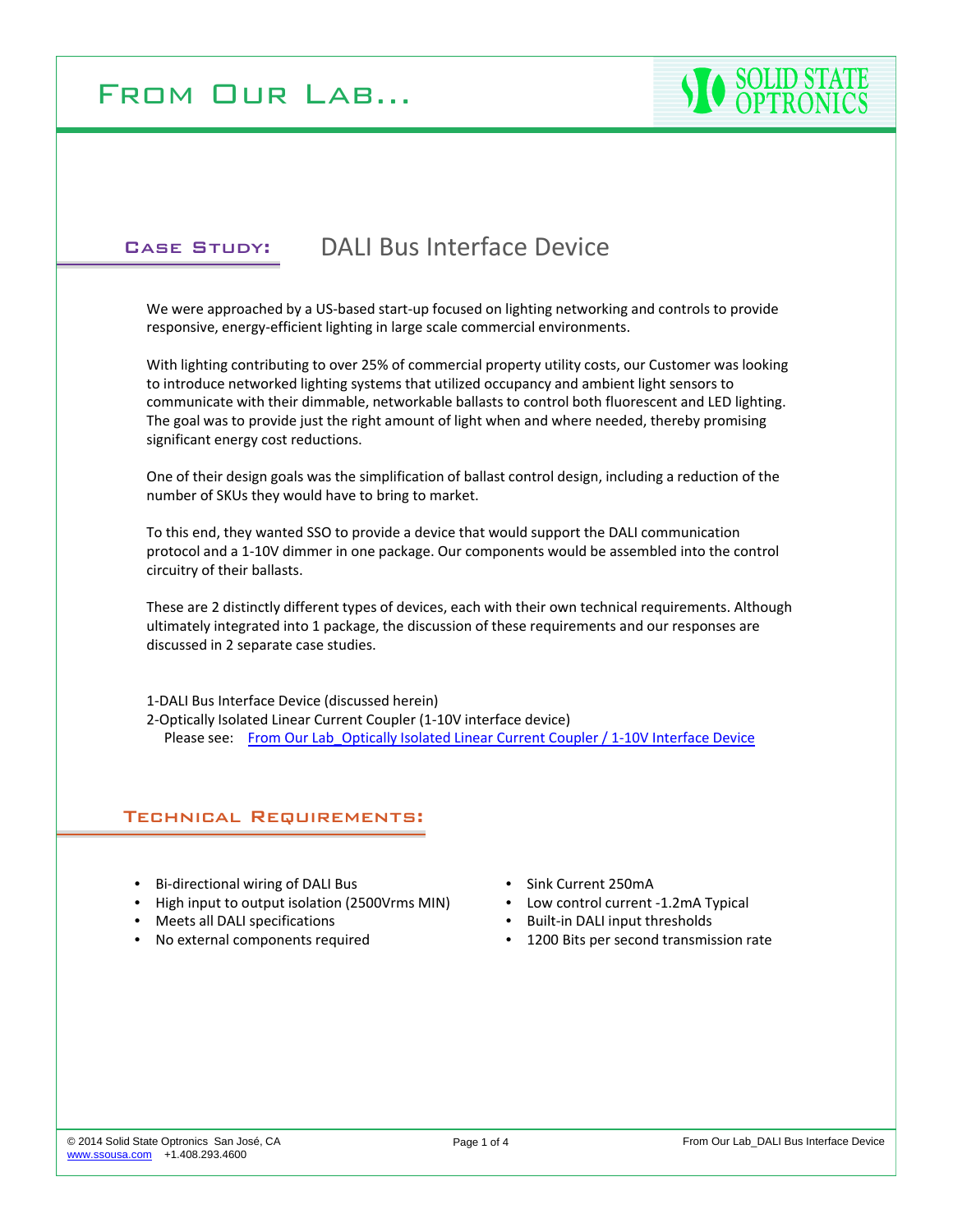



#### Technical Requirements, cont'd:

To assist our work, since Customer was still in product development, we obtained 3 types of ballasts as shown below;



Image 1: Sylvania Ballast with DALI Interface

Image 2: Close‐up. Sylvania Ballast with DALI Interface





Image 3: OSRAM Ballast with DALI Interface

Image 4: Close‐up. OSRAM Ballast with DALI Interface





Image 5: OSRAM Ballast with 1‐10V Interface

Image 6: Close‐up. OSRAM Ballast with 1‐10V Interface

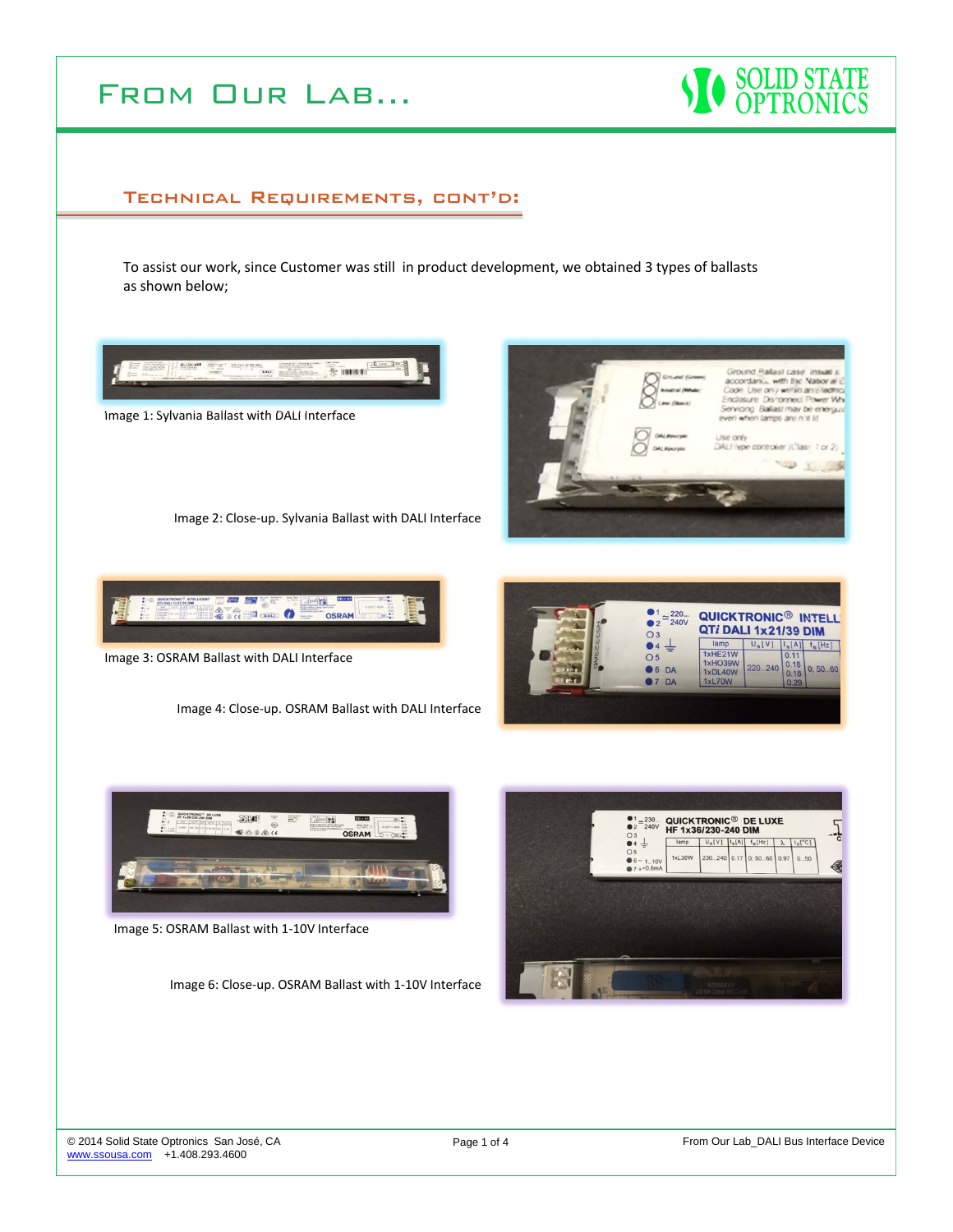

#### SSO Solution:

Our engineers worked closely with our Customer to define their requirements and articulate our path to meet these.

We agreed that we would offer;

#### **SDB1203:**

a DALI Bus Interface Device





Offered in a 6 pin DIP/SMD the SDB1203 was a complete, bi‐directional, optically isolated, DALI Bus Interface device. It was designed to be connected to a standard bidirectional DALI bus on one side and to provide optically isolated Transmit (TX) and Receive (RX) signals to a microcontroller on the other side. The DALI receive section meet the DALI interface specifications with a maximum of 2mA load at maximum DALI voltage, while the DALI transmit section could sink 250mA in compliance with the DALI requirements.

#### **SDC1203:**

Integration of the SDB1203 and the Optically Isolated Linear Current Coupler (SDA1203) in one device





The SDC1203 combined a DALI Bus interface with an Isolated Linear Current Coupler in a miniature 16 pin SOIC package—providing high function integration and significant board space savings. It was designed specifically for dimmable ballasts that use the DALI protocol.